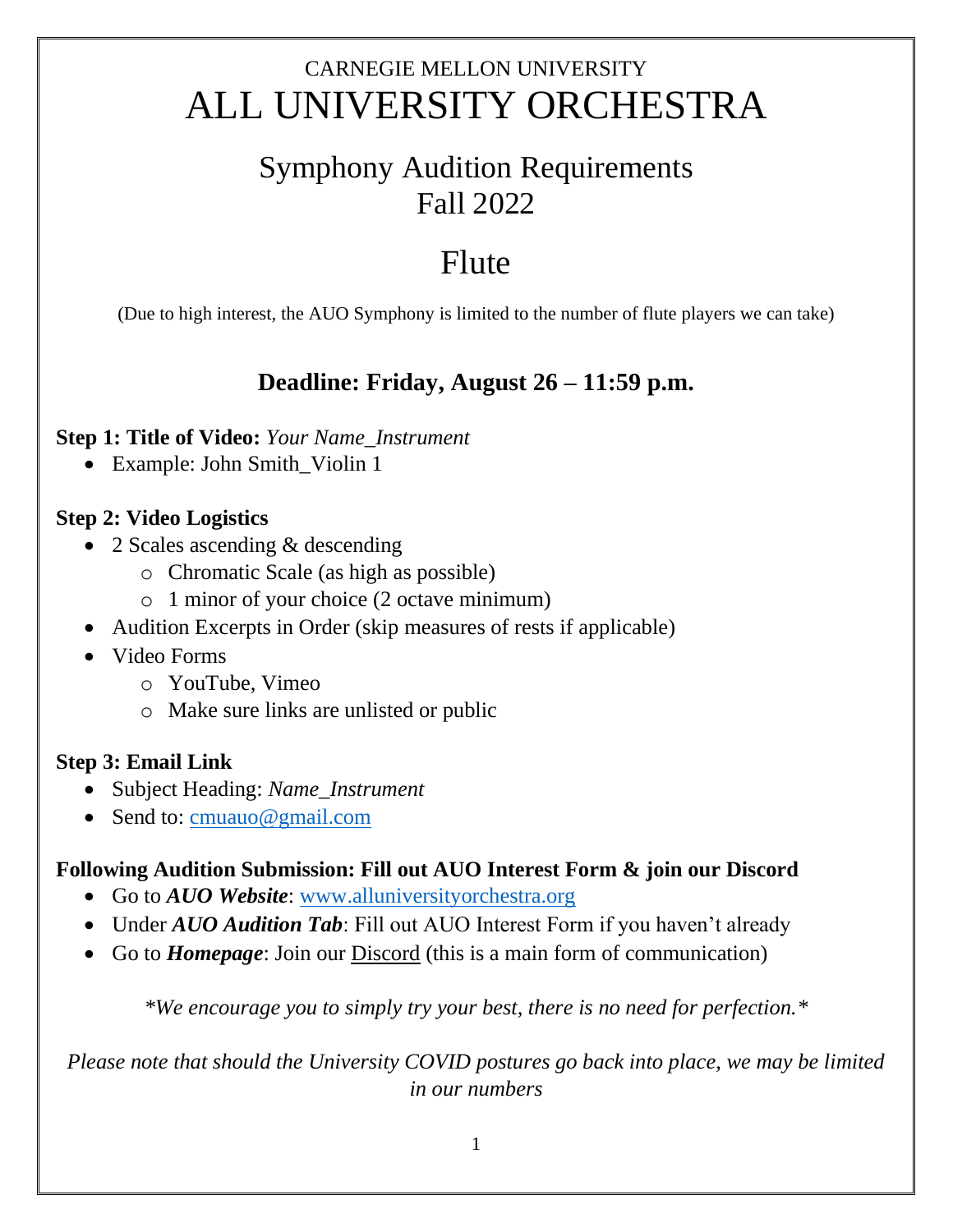

**Excerpt #1: Wagner –** *Prelude to Parsifal –* 8 before Reh. 7 – End (skip the 6 measure of rests)